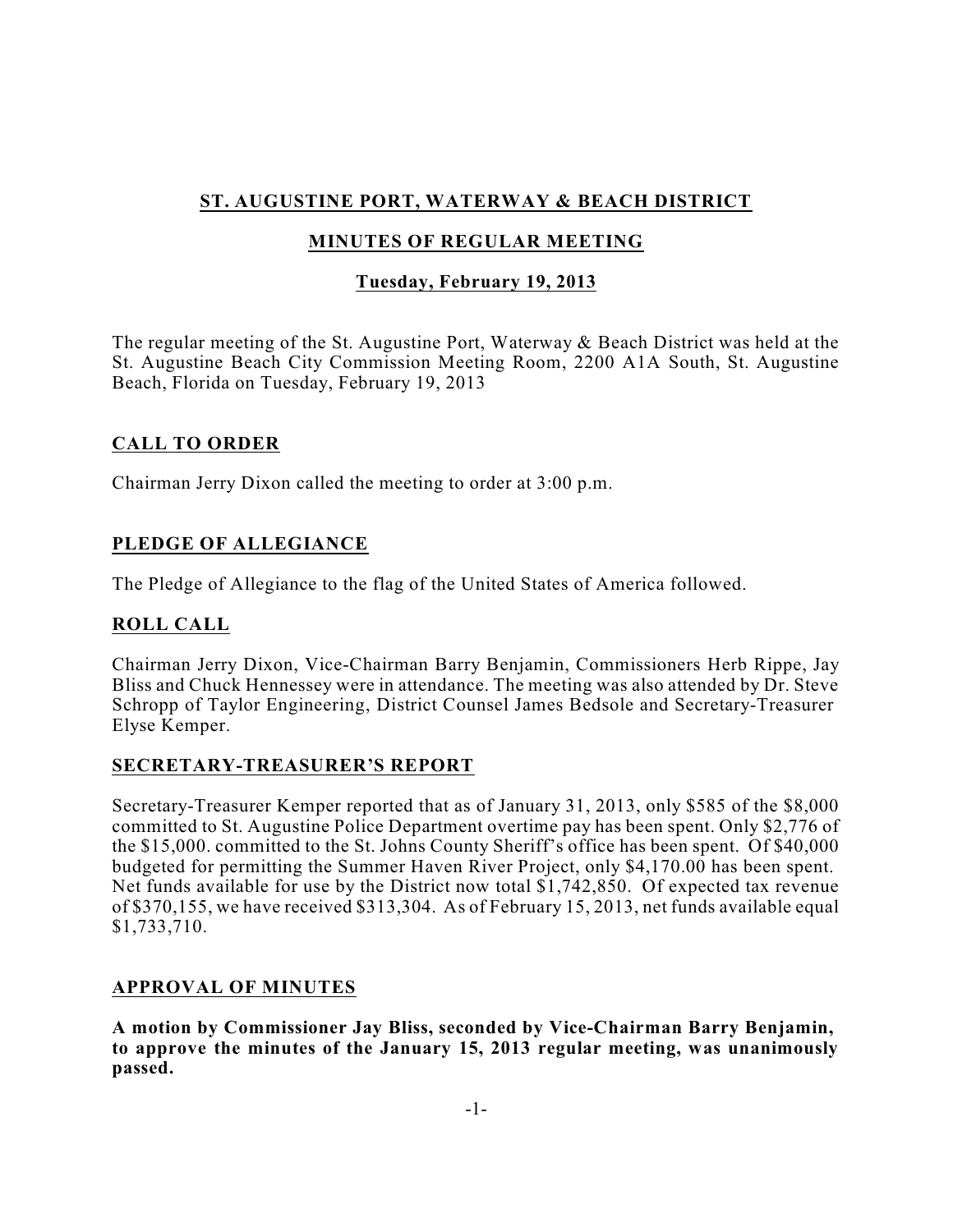# **ENGINEERING REPORT**

Dr. Steve Schropp delivered the report on behalf of Taylor Engineering. Dr. Schropp said Taylor would be submitting responses to requests by FDEP for additional information this week and that this should complete this phase of the application for the permit for the Summer Haven River restoration project. In Salt Run, a new "No Wake" sign was installed. Also, the U.S. Coast Guard has reported marker no. 10 and a jetty marker are gone and he has talked to Chairman Dixon about replacing them.

Last month, Dr. Srinivas was here to talk about the draft IMP and the Board agreed to have FDEP representatives come to the regular March meeting. Chairman Dixon said they want to send four representatives to the March meeting. Also, they want all the other interested parties and agencies to be here for the meeting, if possible. Commissioner Rippe said he has a list of attendees from the previous workshop on the IMP and will give it to the Secretary so everyone will receive an invitation.

In response to a question by Commissioner Bliss regarding possible action by the Board at the next meeting, Dr. Schropp said no action items should be planned as FDEP representatives will be looking for input on the final draft of the IMP, and will not be seeking approval of it, yet.

# **OLD BUSINESS**

There was no old business.

# **NEW BUSINESS**

A. Avid Design Group - Website Proposal.

Secretary-Treasurer Kemper introduced Tom Reed and Jennifer Reed of Avid Design Group regarding the District's website. She said the contract with Vivid Media expired and she would like to use a local agency to rework the website. Mr. and Mrs. Reed explained their proposal for the site which involves totally rebuilding it to offer more data to users and to the District, to add links to weather and other marine resources, and to make navigation of the site easier and more appealing to users.

Commissioner Rippe asked whether they had any information on activity at the current site and none was available. He said the data now shown on the site should stay but that it needed a new theme or vision for the future. In response to questions by Commissioner Bliss, the presenters said the new site could be operational within two to three weeks in a modernized format making it much more of a public resource. Commissioners Bliss and Benjamin volunteered to work with Avid Design to develop the new site.

#### **Commissioner Bliss moved to accept the proposal for the internet website presented by Avid Design Group. The motion was seconded by Commissioner Benjamin and passed by a unanimous vote.**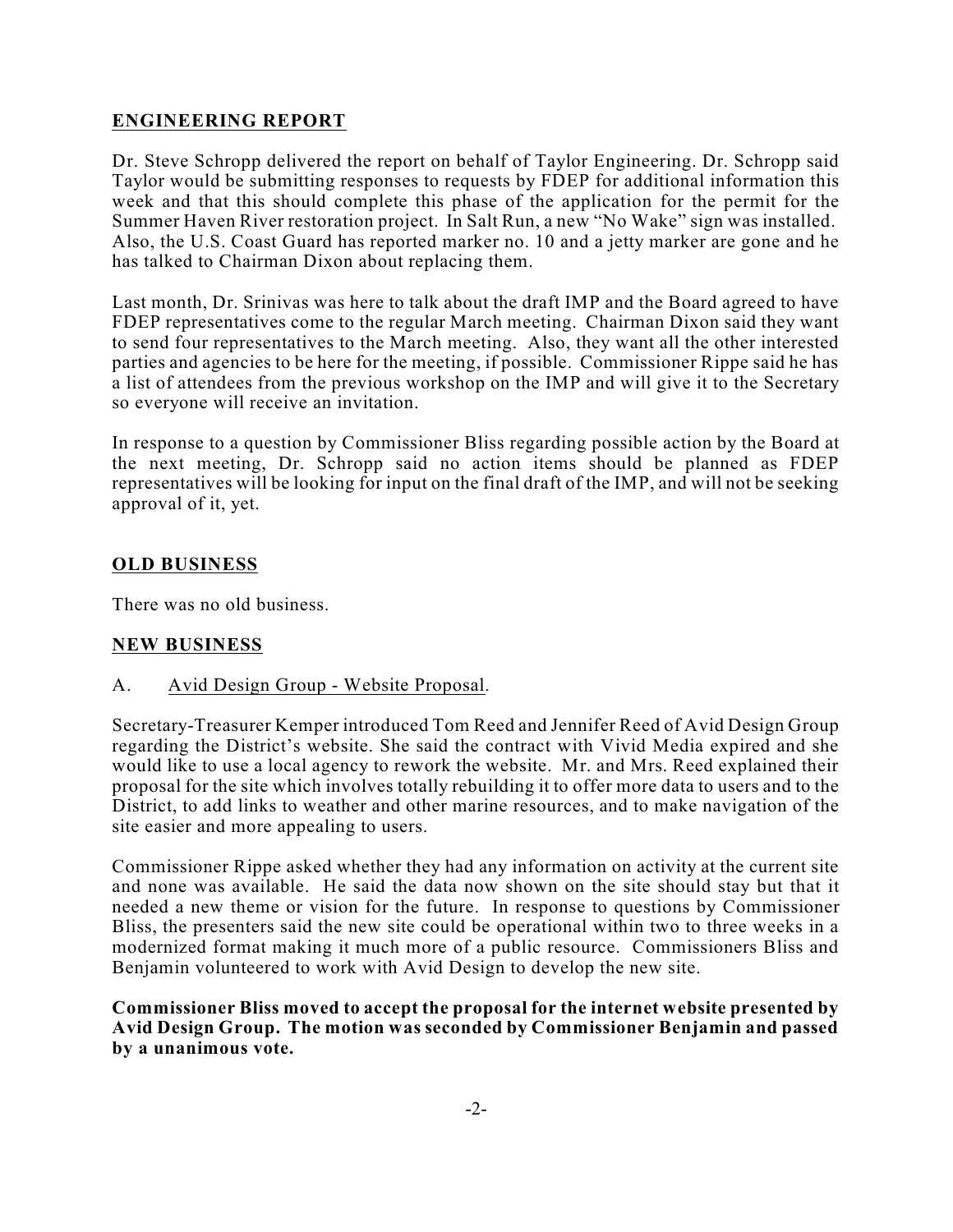#### B. Salt Run & San Sebastian River Dredge 2014 - Jim Piggott.

Jim Piggott, City of St. Augustine, explained two new contracts needed from the District to provide proof of matching funds for the City's upcoming applications for grants from FIND. The two grants are for dredging in the San Sebastian River and Salt Run. The San Sebastian River project, if approved, will be shared on a cost-basis of \$420,000 with FIND paying 50% and the District paying 50%, or \$210,000. Salt Run, if approved, will be shared 75/25 on a cost-basis of \$280,000, making the District's share \$70,000 or a total of \$280,000 for both projects.

Commissioner Rippe said he appreciated that the projects are funded on a cost-sharing basis with another agency, but did not like the fact he had no information in his agenda package about the projects. Commissioner Benjamin said he was comfortable with the request because this was a long-term commitment begun by the District and the City years ago. Chairman Dixon said the San Sebastian has not been dredged in decades and the District has a permit in hand. He said Salt Run has been the main priority but that the District's intention had always been to dredge the San Sebastian as funds became available. Commissioner Rippe said he perceives the District as having no strategy or priorities for its spending. Chairman Dixon said the Board should have a processlike FIND where grants are considered together annually and priorities are set at that time.

Commissioner Benjamin said the Board knew about the planned work on the San Sebastian two years ago and that dredging should be the Board's top priority. Commissioner Bliss said the San Sebastian does a good job of scouring itself and that is why it has been so long without dredging.

District Counsel Jim Bedsole said contract language needs to be adjusted and brought up to date, but that if the Board agrees on the amounts, he can complete the contracts quickly and have them executed.

Commissioner Bliss said he would like documentation on each step of the process and would appreciate having documentation every time the Board is asked to approve a funding request. In response to questions by Commissioner Rippe, Mr. Piggott explained the dredging will begin at the King Street bridge and move down the river from there as funding is made available.

Chairman Dixon said the District obtained the permit for the San Sebastian River project years ago but never funded it because dredging Salt Run was a priority and no funds remained. Commissioner Hennessey said it may help if the District focuses on one project at a time to control extra mobilization costs. He said this could be done by creating a mission and goals system.

In response to questions from Commissioner Rippe, Mr. Piggott said FIND requires a copy of the City's permit and FIND's own application forms in order to apply for grants. Commissioner Rippe said he would like to review the entire package filed by the City. Dr. Schropp said all dredging projects are defined by the terms of the applicable permits, including the San Sebastian River project, the only variable being how far this year's grant will advance the project. Commissioner Hennessey said a brief history of the project would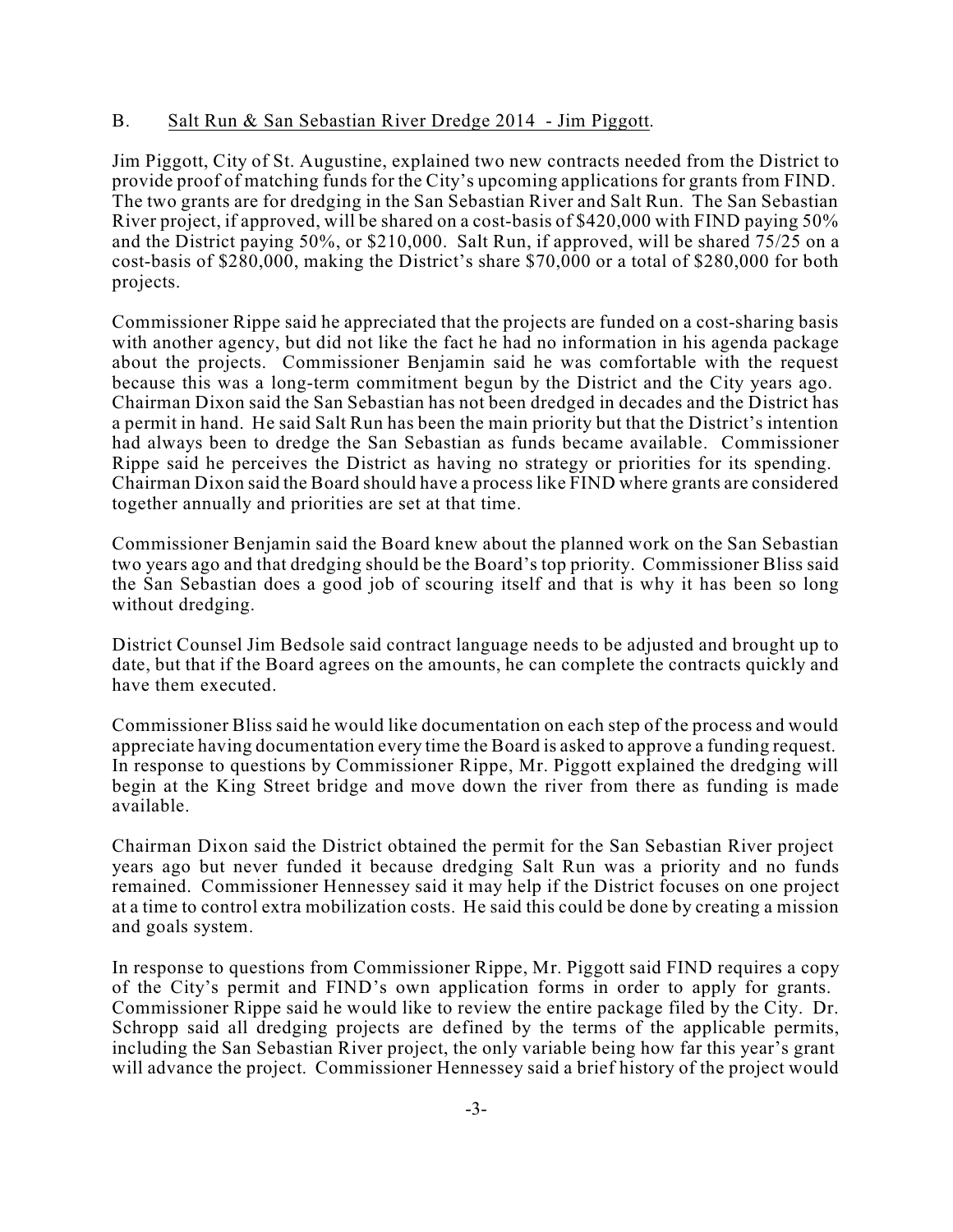have been helpful. In response to a question by Commissioner Bliss, Mr. Piggott said the deadline for the grant application is March 31, 2013.

**On a motion by Commissioner Rippe, seconded by Commissioner Benjamin, the Board unanimously approved the request for \$210,000 matching funds for the San Sebastian River project contingent upon the approval by the Florida Inland Navigation District for an additional \$210,000 in matching funds from that agency.**

**On a motion by Commissioner Rippe,seconded by Commissioner Benjamin, the Board unanimously approved the request for \$70,000 matching funds for the Salt Run project contingent upon the approval by the Florida Inland Navigation District of an additional \$210,000 in matching funds from that agency.**

On another matter, Mr. Piggott said they City advertised for bids for the Dolphin Drive basin and received two bids, one for \$73,000 and one for \$170,000. He reminded the Board they previously approved \$35,750 for that job based on an estimate by  $F \& A$  Marine. He said the City is not requesting any money at this time. Also, the material for the new breakwater at the City Marina has arrived.

Consultant, Ken Krauter spoke at the request of Chairman Dixon to address issues raised pertaining to the Board's process in meetings. He said when decisions are made by the Board without adequate information, the Board may not be meeting its fiduciary obligations or the terms of its charter. He said individual decisions must be guided by a strategic plan or roadmap, and must occur within a transaction where the Board is informed and acts on information and analysis.

Commissioner Hennessey said he likes FIND's example of requiring project proposals to be presented one time each year. Mr. Krauter said a false sense of urgency may motivate the Board to make decisions impulsively rather than with the requisite time for study and review.

#### **PUBLIC COMMENT**

Commander Steve Fricke, St. Augustine Police Department, appeared and stated the St. Augustine Police Department was not asking for funding of any kind from the Board at this time. In response to questions from Commissioner Rippe, Fricke explained the payment for replacing the outboard motor on the police boat was rejected by Homeland Security because it was supposed to have listed "Customs and Boarder Patrol" as payee. Other than that detail, however, the job was moving ahead.

Lt. Steve Zukowski, Florida Fish and Wildlife Conservation Commission commented that FWC has been receiving inquiries about whethershell-fishing will be restored in the Summer Haven River. He said he believes this is because the public shell-fishing beds in Salt Run have been depleted by overuse due to the destruction of the beds in the Summer Haven River.

Linda Ginn, Friends of Summer Haven River, discussed the requirement by FWC that a tern nesting habitat of several acres be provided in the plan for restoration. She said this year there were three acres of habitat for seven individual birds, but that FWC wants to require